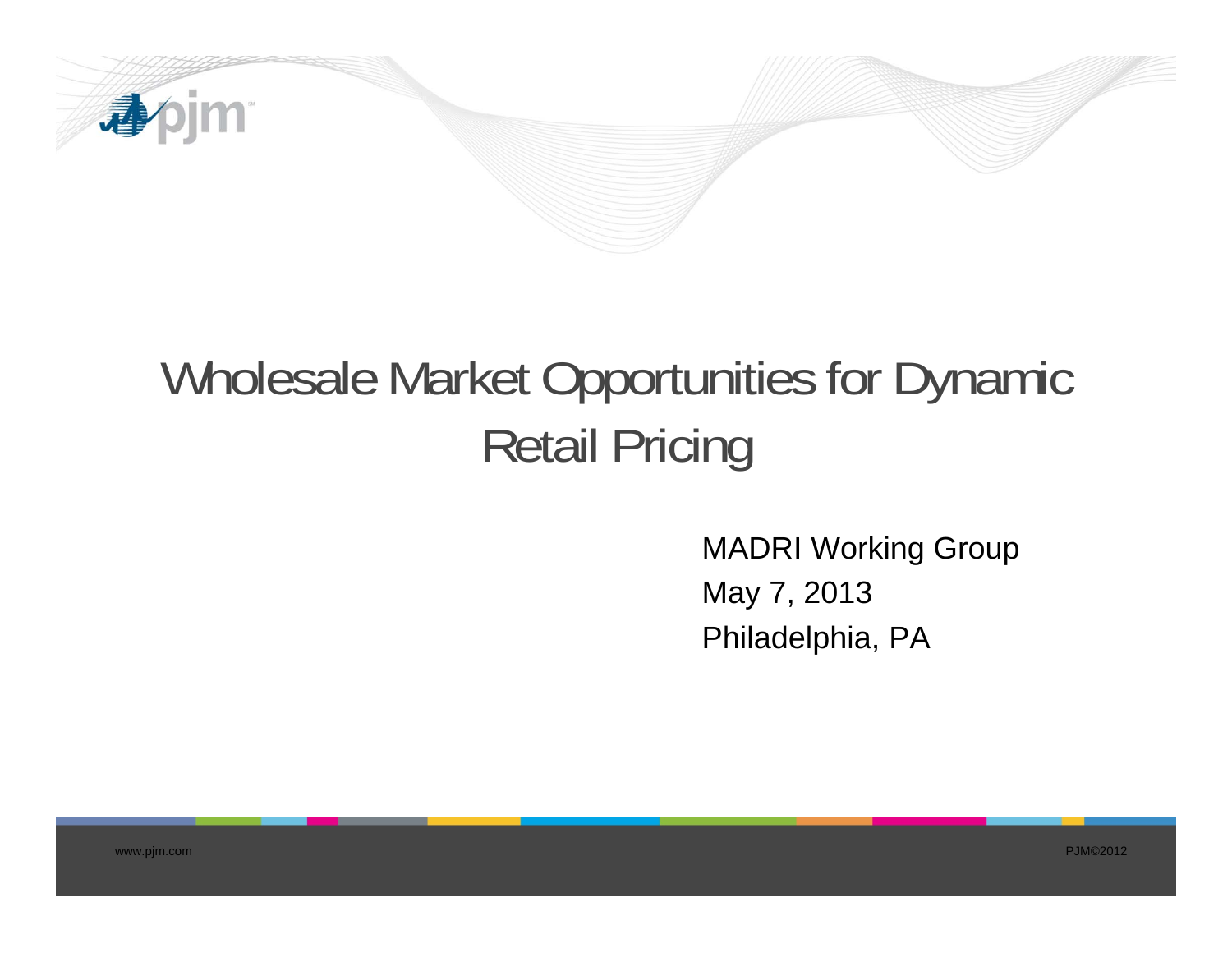

## Alignment of retail and wholesale prices…



#### lead to more effective use of supply resources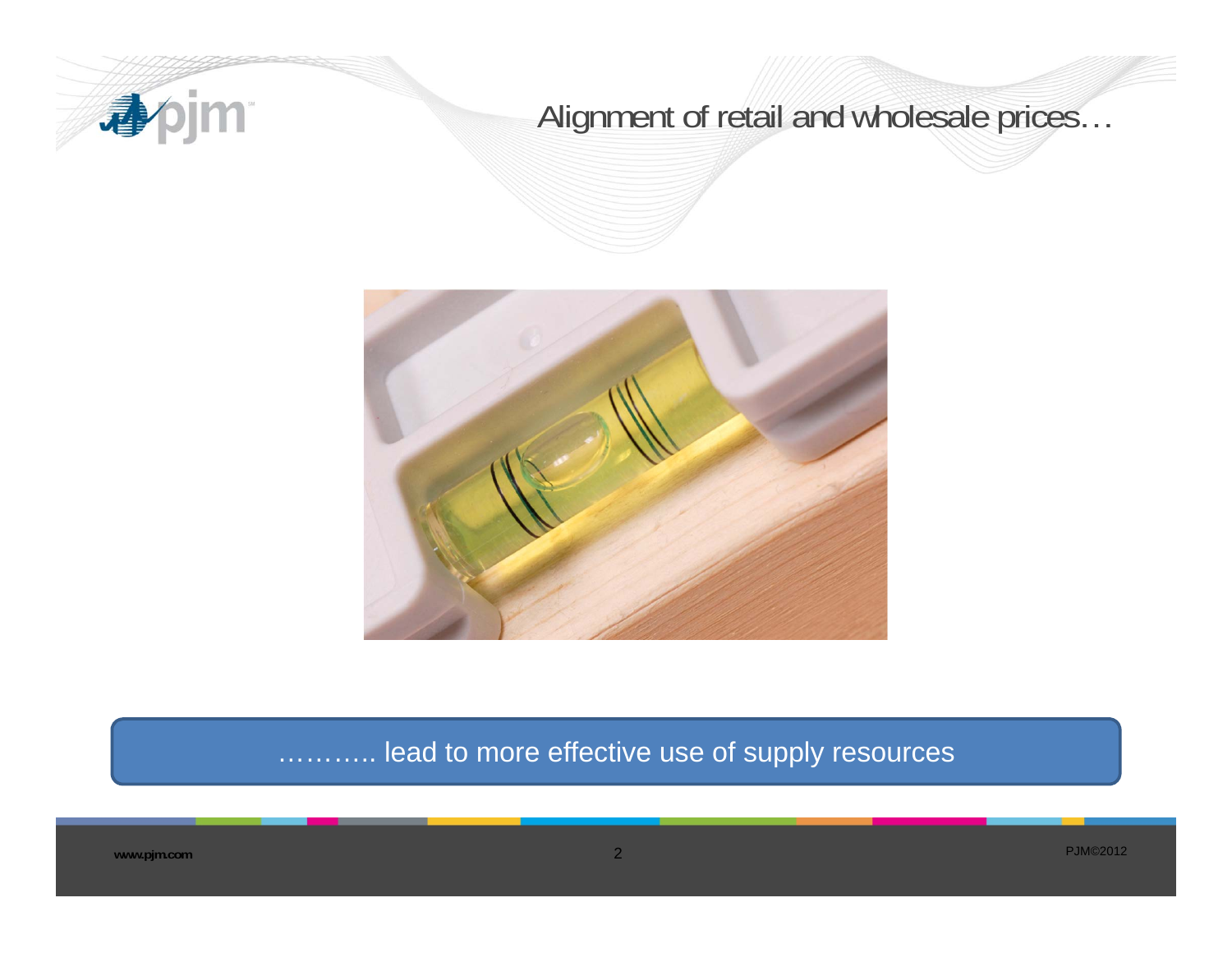

Flexible wholesale market enables settlement based on customer specific usage

**www.pjm.com**

PJM©2012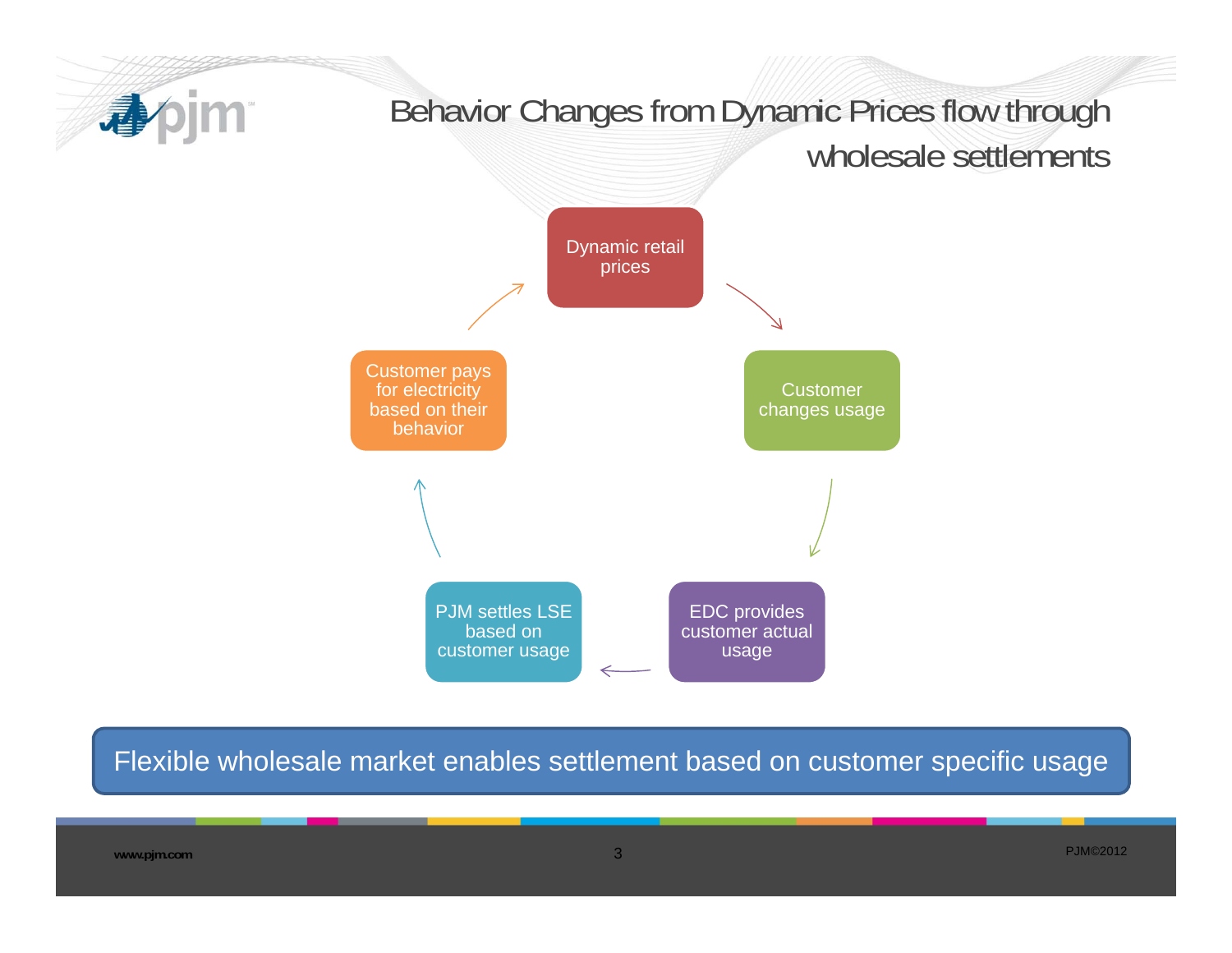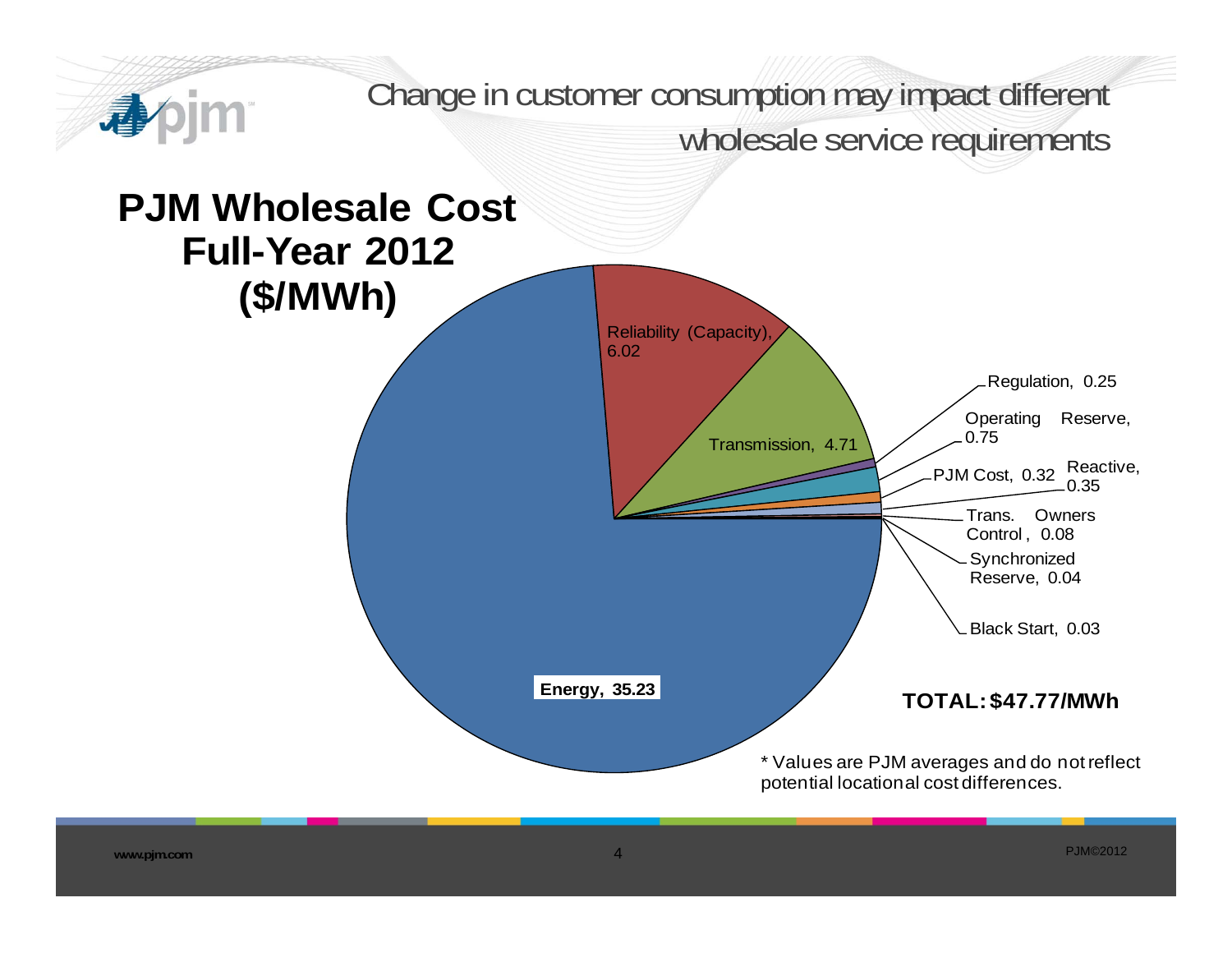

# PJM Opportunity by Wholesale Service

| <b>Wholesale</b><br><b>Service</b>           | <b>Demand Side</b><br><b>Response</b>           | <b>Energy</b><br><b>Efficiency</b> | <b>Price</b><br><b>Responsive</b><br><b>Demand</b> |
|----------------------------------------------|-------------------------------------------------|------------------------------------|----------------------------------------------------|
| Capacity                                     | <b>Yes</b>                                      | Yes                                | Yes                                                |
| Energy                                       | Emergenc <sub>)</sub><br>resource<br><b>Yes</b> |                                    | $\star$                                            |
| Day Ahead<br>Scheduling<br>Reserves (30 min) | <b>Yes</b>                                      |                                    |                                                    |
| Synchronized<br>Reserves (10 min)            | Economic<br>resource<br>Yes                     |                                    |                                                    |
| <b>Regulation</b>                            | Yes                                             |                                    |                                                    |

*Economic originally created to motivate customers on fixed prices*

*\*PRD may submit energy only schedules but will not receive compensation*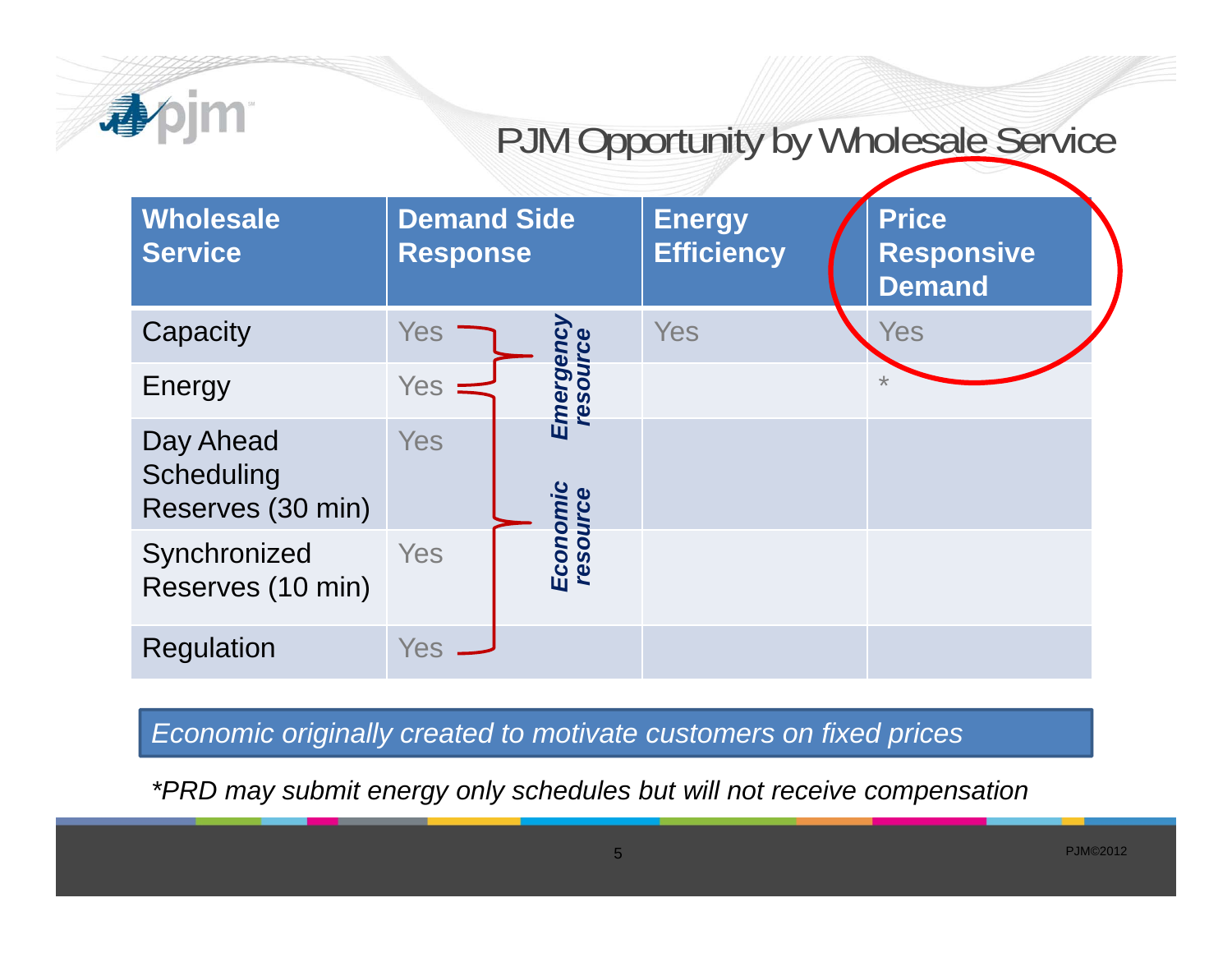

*PLC represents the customer's reliability (capacity) requirement*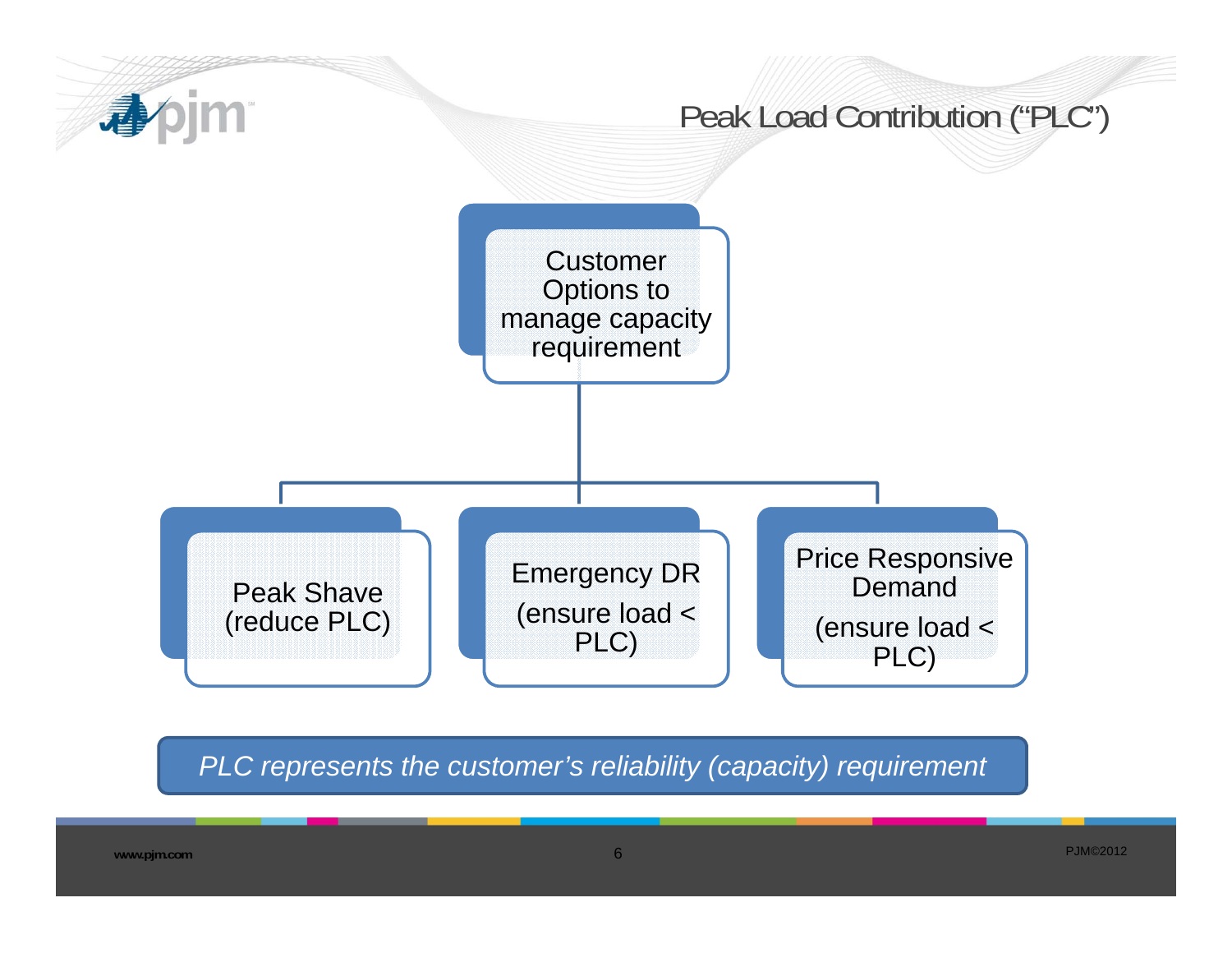### Features ("Impacts") of Integrating PRD in PJM Markets

- • Evolving Advanced Metering Infrastructure (AMI) and dynamic retail rates are increasing the price-responsiveness of retail load.
	- will allow implementation, measurement and control of PRD
- $\bullet$  Price Responsive Demand can achieve savings in Locational Reliability Charges in the capacity market through specific recognition in the auctions
- • Market benefits from capacity clearing prices that reflect the correct amount of demand to be served

7

• Greater visibility of Price Responsive Demand for improved reliability and market operations.

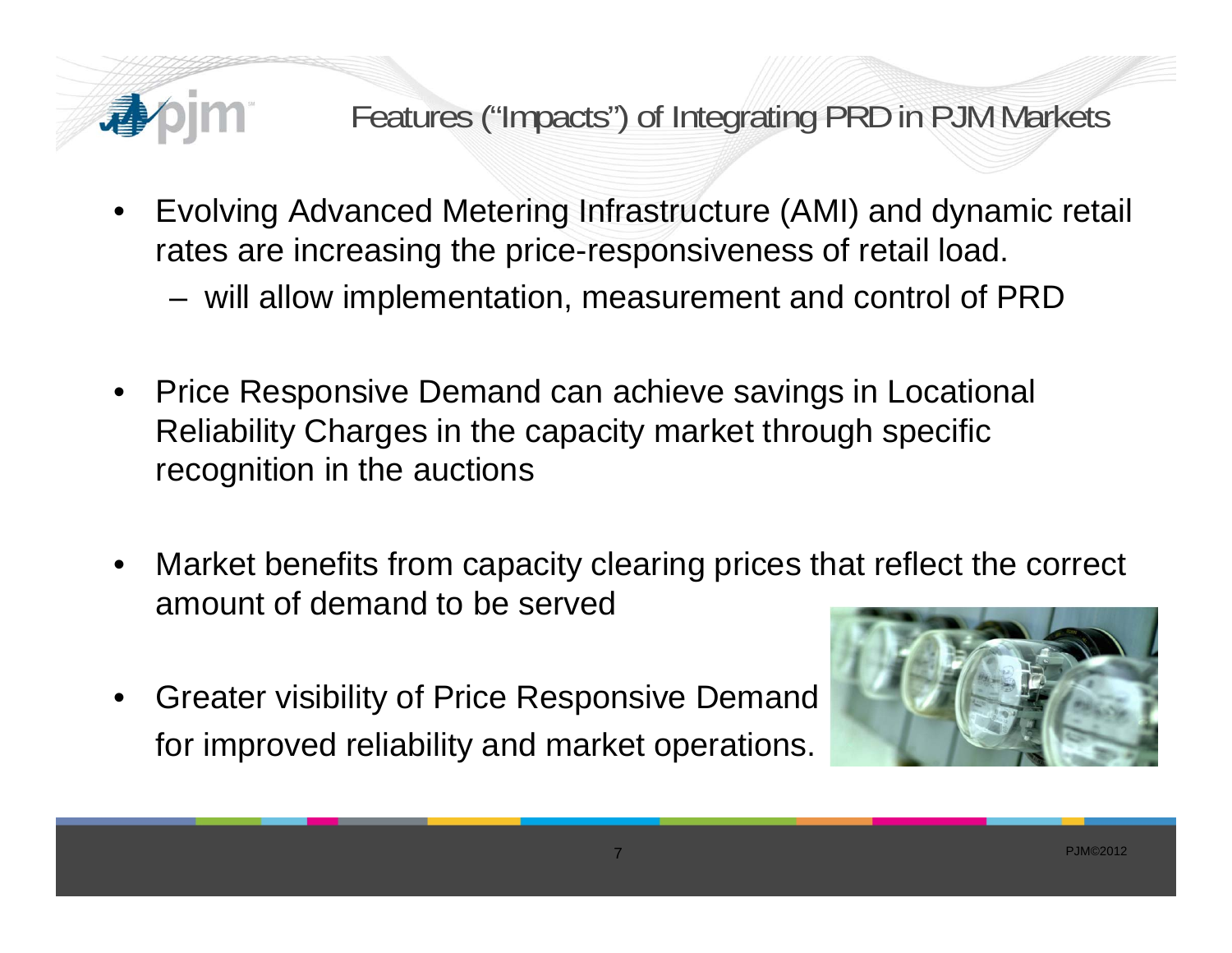